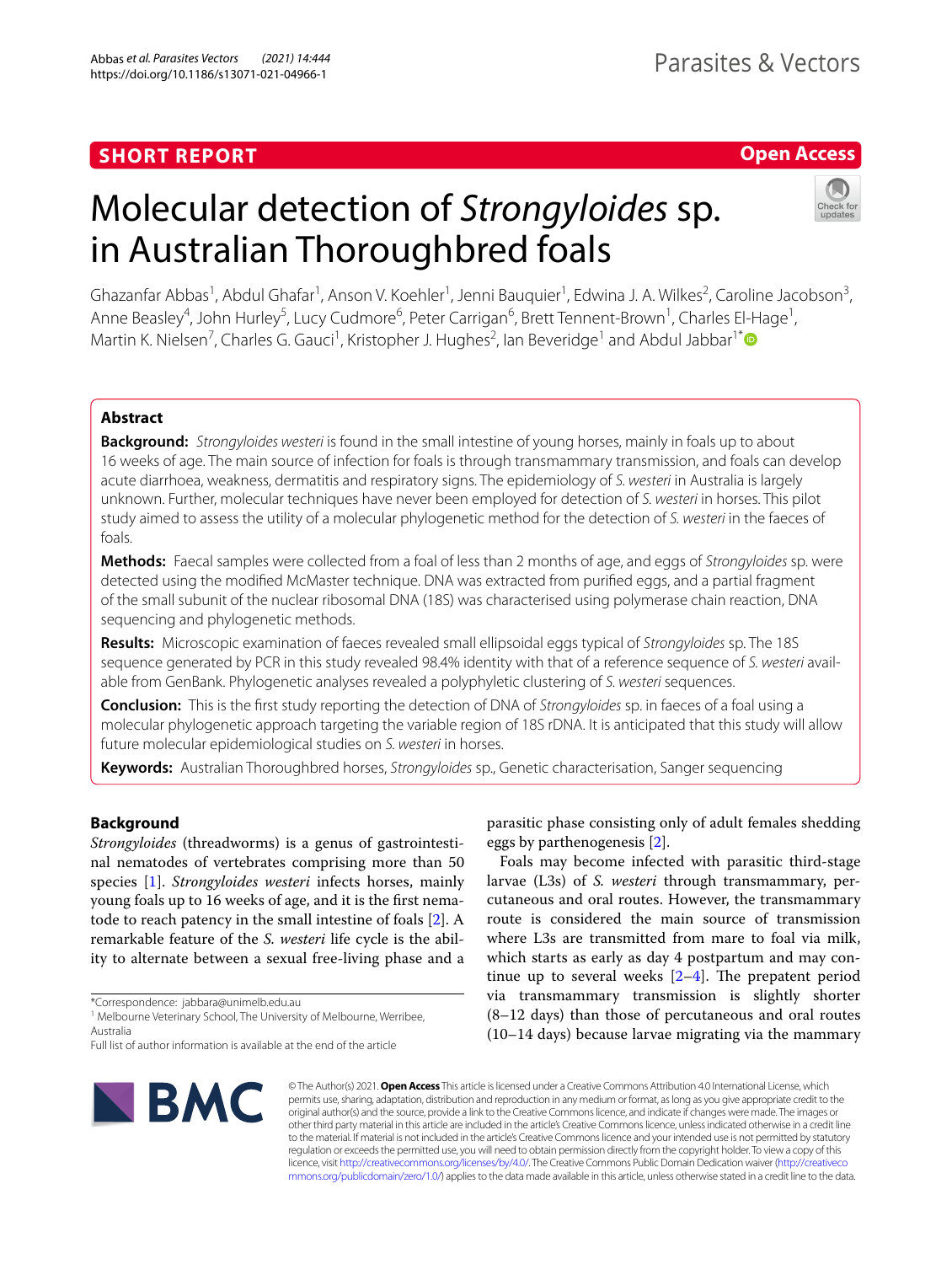glands are at an advanced stage of development and appear to not undergo somatic migration in the foals. [\[5](#page-6-3)].

Depending upon the route of transmission and parasite burden, foals can develop acute diarrhoea, weakness, dermatitis and respiratory signs [\[3](#page-6-4), [6\]](#page-6-5). Episodes of frenzied foal behaviour are characterised by skin irritation, extreme discomfort and dermatitis due to infective L3s [[7\]](#page-6-6). A signifcant association between high faecal *S. westeri* egg counts and diarrhoea in younger foals has been reported [[8\]](#page-6-7).

The modified McMaster faecal egg count (FEC) technique has been the most commonly used method for the diagnosis of *S. westeri* in horses. Some studies have reported total worm counts based on recovery of adult worms and larvae at necropsy [\[2](#page-6-1), [9](#page-6-8)[–13\]](#page-6-9). Although sensitive and advanced molecular tools have been used for the detection of other *Strongyloides* spp. from humans and animals [[14–](#page-6-10)[18\]](#page-6-11), one reason that very little is known about the molecular epidemiology of *S. westeri* is that such tools have never been employed for its detection in horses. Additionally, data on the genetic diversity within this species are scarce, as only a single partial sequence of the small subunit of nuclear ribosomal DNA (18S) is available in the public database, GenBank  $[19]$  $[19]$ . Therefore, this study aimed to assess the utility of a molecular phylogenetic method for the detection of *S. westeri* in the faeces of foals by amplifying the partial 18S sequence.

While conducting a national survey on the gastrointestinal nematodes of Thoroughbred horses in Australia, we identifed faecal samples (collected at a monthly interval) of a foal positive for *Strongyloides* sp. eggs during routine screening. These samples came from a Thoroughbred farm in the Hunter Valley, New South Wales, Australia, which has warm and temperate climatic conditions, with an average annual rainfall of 630 mm. The farm had a total of 335 horses, including 86 resident mares, 73 yearlings and 60 foals. All young horses were dewormed routinely every 7–8 weeks, while the adult horses receive anthelmintics preventatively every 4 to 6 months. Currently, no pre-foaling deworming of mares is performed on this farm, and mares are dewormed using a combination of moxidectin and praziquantel (Equest® Plus Tape, Zoetis Pty. Ltd., Australia) 10 days after foaling, whereas foals receive a combination of oxfendazole and pyrantel (Strategy-T®, Virbac Pty. Ltd., Australia) at 2 months of age.

Following the detection of *Strongyloides* sp. eggs, fresh faecal samples were collected from a foal at the age of 23 and 52 days and shipped overnight to the laboratory. Each faecal sample was tested using the modifed McMaster technique [\[20](#page-6-13)]. Briefy, four grams of faeces were mixed with four ml of water. The faecal slurry was then mixed with 52 ml of sucrose (specifc gravity 1.27,

[www.csrsugar.com.au](http://www.csrsugar.com.au)) solution and homogenised using a spatula. Following homogenisation, a sample was pipetted into two chambers of a Whitlock egg counting slide ([www.whitlock.com.au](http://www.whitlock.com.au)). After 10 min, eggs were counted under a compound light microscope. The minimum detection limit using this method was 15 eggs per gram (epg) of faeces.

Five ml of the remaining suspension containing nematode eggs and saturated sugar solution from the sample were transferred to a 50-ml Falcon tube for recovery and concentration of nematodes eggs as previously described [ $21$ ]. The washed eggs in each sample were transferred to a microcentrifuge tube and stored at −20 °C until further use. Following thawing,  $250 \mu l$  of the concentrated egg solution were used to extract and isolate DNA using the DNeasy PowerSoil extraction kit (Qiagen, Hilden, Germany) according to the manufacturer's protocol. DNA samples were stored at −20 °C until further molecular analysis.

A molecular phylogenetic method was used for the unequivocal identifcation of *Strongyloides* sp. eggs present in foal faeces from the farm under investigation. The partial 5′ variable region (392 base pairs) of the 18S DNA was amplifed using polymerase chain reaction (PCR) in a T100 thermal cycler (BioRad, Hercules, CA, USA) using SSUA\_F (5′-AAAGATTAAGCCATGCATG-3′) and SSU22\_R (5′-GCCTGCTGCCTTCCTTGGA-3′) primers as previously described by Dorris et al. [\[19\]](#page-6-12). PCR amplifcations (initial denaturation at 95 °C for 5 min followed by 35 cycles of denaturation at 95 °C for 30 s, annealing at 60 °C for 20 s and extension at 72 °C for 30 s, and the final extension at 72 °C for 5 min) were carried out in a fnal reaction volume of 25 µl containing 3.12 mM of each deoxynucleotide triphosphate (dNTP), 12.5 pmol of each primer, 10 mM Tris–HCl (pH 8.4), 75 mM  $MgCl<sub>2</sub>$ and 0.62 U of GoTaq Flexi DNA polymerase (Promega, Madison, WI, USA). Known positive (genomic DNA of *Strongyloides stercoralis*) and negative (Milli-Q H<sub>2</sub>O) controls were included in each PCR run. Aliquots (5 μL) of individual amplicons were analysed on 1.5% (w/v) agarose gel in Tris–borate-EDTA bufer stained with GelRed (Biotium) and visualised using a GelDoc system (Bio-Rad, Hercules, CA, USA).

Amplicons were purifed using shrimp alkaline phosphate and exonuclease I (Thermo Fisher Scientific, Australia) before automated Sanger DNA sequencing using the PCR primers in separate reactions. The quality of the sequences was assessed in the Geneious Prime 2021.1.1 software (Biomatters Ltd., Auckland, New Zealand; [www.](http://www.geneious.com) [geneious.com\)](http://www.geneious.com). The DNA sequence determined herein has been submitted to the GenBank database under the accession number MZ749458. Published 18S sequences of *Strongyloides* spp. from humans and domestic and wild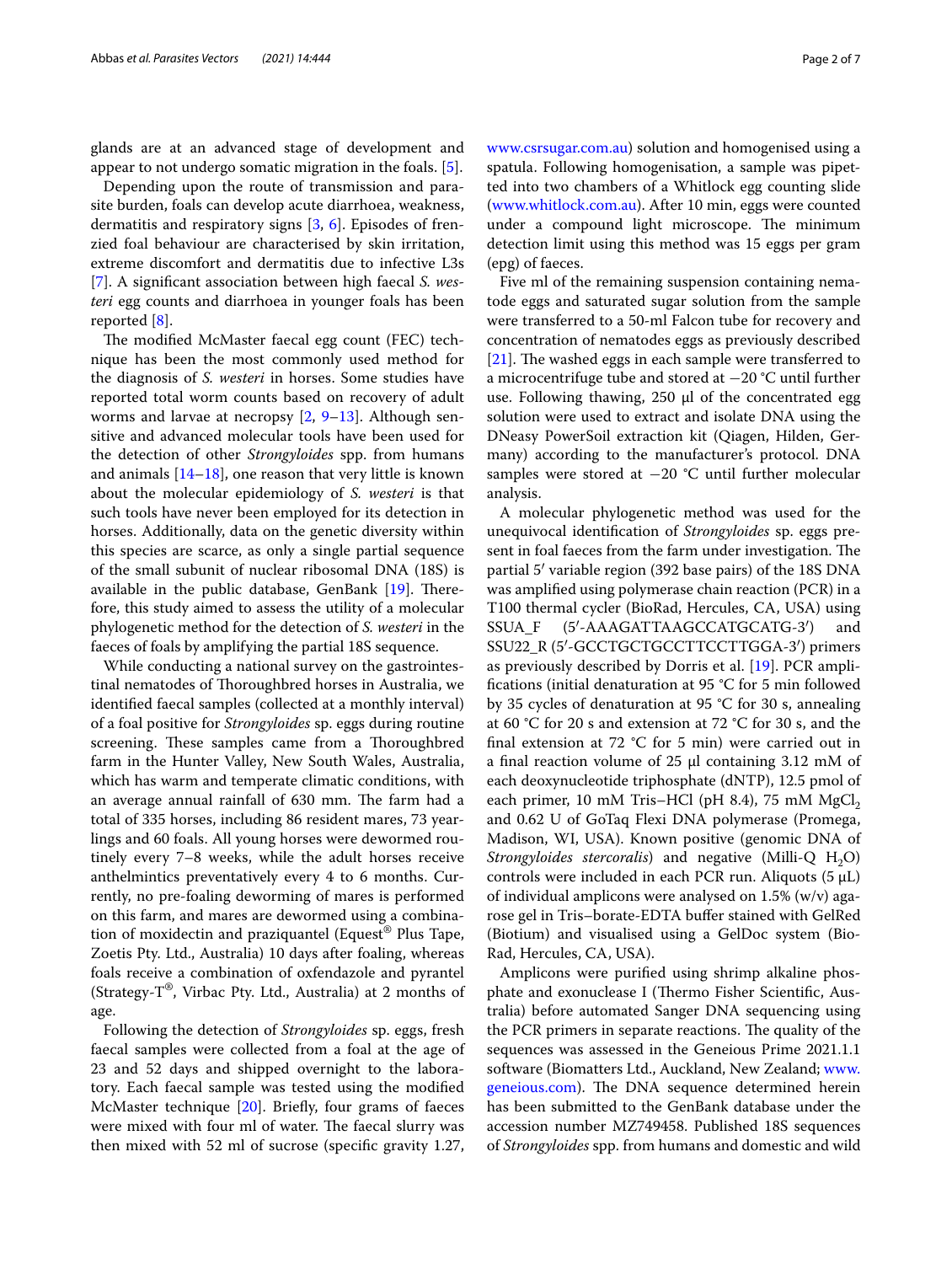animals were obtained from GenBank and were aligned with our 18S sequence using MUSCLE in Mesquite v.3.61 ([http://www.mesquiteproject.org\)](http://www.mesquiteproject.org) using default settings and were trimmed to uniform lengths of 306 bp. The evolutionary model (T92 + G) of the DNA sequence data set was determined using the Akaike and the Bayesian information criteria (AIC and BIC) tests in jModelTest v.2.1.5 [[22\]](#page-6-15). Neighbour-joining (NJ) trees were constructed using MEGA 10.2.5 [[23\]](#page-6-16), and Bayesian inference (BI) trees were built using MrBayes software  $[24]$ . The NJ trees were constructed with 10,000 bootstrap replicates using the Tamura–Nei distance method. The BI analysis was run for 20,000,000 generations (ngen=20,000,000) to calculate posterior probabilities (pp), with two runs, with every 200th tree saved (samplefreq  $=$  200). The 18S rDNA sequence of *Halicephalobus gingivalis* was used as an outgroup. Tree topology was checked for consensus between NJ and BI analyses.

Microscopic examination revealed small ellipsoidal nematode eggs ranging between  $40-50 \times 50-60$  µm, and FECs were 90 and 750 epg in samples collected at the age of 29 and 52 days, respectively. PCR amplicons revealed an expected size band  $({\sim}400$  bp) on 1.5% agarose gel, and the partial 18S DNA sequence (363 bp) obtained herein (GenBank accession no. MZ749458) had a 98.4% similarity with that of a reference sequence identifed from *S. westeri* in the USA (GenBank accession no. AJ417032) [[19](#page-6-12)]. Pairwise comparison of our sequence with selected 18S reference sequences of various *Strongyloides* spp. showed percentage diferences ranging between [1](#page-3-0).6 and  $5.7\%$  (Table 1). An alignment of the 18S reference sequences of *Strongyloides* spp. together with our sequence revealed four nucleotide differences with *S. westeri* linked to transition ( $C \leftrightarrow T$ ; position 40) or transversions (A  $\leftrightarrow$  T; positions 41, 82, and 88) (see Additional fle [1:](#page-5-0) Figure S1). Genetic relationships assessed utilising NJ and BI methods produced similar topologies; therefore, only the BI tree is presented here (Fig. [1\)](#page-4-0). The phylogenetic analyses revealed that the  $18S$ sequence of *Strongyloides* sp. determined herein grouped outside all other *Strongyloides* spp. included in this study  $(pp=0.84)$ . However, our 18S sequence grouped between those of the only available reference sequence of *S. westeri* (GenBank AJ417032, fxed material from horse) and *Parastrongyloides trichosuri* (AJ417024, fresh material from the Australian brushtail possum) [\[19](#page-6-12)].

This study describes the morphology of eggs and molecular detection of *Strongyloides* sp. in an Australian Thoroughbred foal. It reports the first PCR-based detection of DNA of *Strongyloides* sp. from eggs purifed from faecal samples of a foal, which paves the way for future molecular epidemiological studies on *S. westeri* in horses. Previously, only one study has reported *S. westeri* in Australian horses, based on the examination of adult worms collected at necropsy [[13](#page-6-9)].

*Strongyloides westeri* is believed to infect foals up to 4 months of age, and the foal tested in the present study was less than 2 months [\[2](#page-6-1)]. The route of infection of *S*. *westeri* found in this study is likely to be transmammary, as the mare did not receive a pre-foaling anthelmintic treatment, although we have not demonstrated the presence of larvae in the milk. Third-stage larvae of *S. westeri* have been reported in the milk of mares from the fourth day after foaling up to day 47 postpartum  $[3, 4]$  $[3, 4]$  $[3, 4]$ . Recently, a study demonstrated the presence of *S. westeri* in foals of up to 8 months of age, suggesting that infection could last longer in foals, weanlings, or yearlings, but the number of parasites declines as animals get older [[12\]](#page-6-18).

The prevalence for *S. westeri* in Australian horses is not well studied and could be higher than previously thought. During the frst half of the twentieth century, *S. westeri* was highly prevalent in foals in central Kentucky and other parts of the world. However, from the midtwentieth to early twenty-frst centuries, the prevalence of this parasite declined markedly (<10% prevalence of *S. westeri* in the surveyed horses) due to the use of highly efective anthelmintics, including benzimidazoles and macrocyclic lactones [\[9,](#page-6-8) [13\]](#page-6-9). However, *S. westeri* prevalence in foals from the same sampling area in Kentucky, USA, increased from<6% (late 1900s and early 2000s) to 30% (2014) [[11\]](#page-6-19), probably due to the decreased use of ivermectin in foals because of the development of anthelmintic resistance in *Parascaris* spp. in horses [[10\]](#page-6-20). In another study, lower prevalence and sporadic occurrence of *S. westeri* in foals from New Zealand was reported [\[25](#page-6-21)]. It is possible that the recommended shift away from frequent deworming of foals with macrocyclic lactones (due to the development of resistance in ascarid worms) may lead to an increase in *S. westeri* prevalence. A molecular phylogenetic technique, such as that described herein, would be an important tool for assessing the occurrence of *S. westeri* in horses worldwide.

To date, all studies of *S. westeri* have used FEC and larval or adult morphology following coproculture for the identifcation of parasites, which both have lower sensitivity than PCR [\[26,](#page-6-22) [27\]](#page-6-23). Further, the identifcation of *Strongyloides* spp. solely on the basis of morphological characteristics of diferent stages of parasites can be difcult [\[17](#page-6-24)]. More than 50 species of *Strongyloides* have been reported from various hosts [[1\]](#page-6-0), and the list is expanding, as recently a new species *S. vituli* of cattle was separated from *S. papillosus,* although previously both were included under a single species name [\[16](#page-6-25), [28](#page-6-26)].

Comparison of the partial 18S sequence of *Strongyloides* sp. determined in the current study and that of *S. westeri* (GenBank AJ417032) from the USA revealed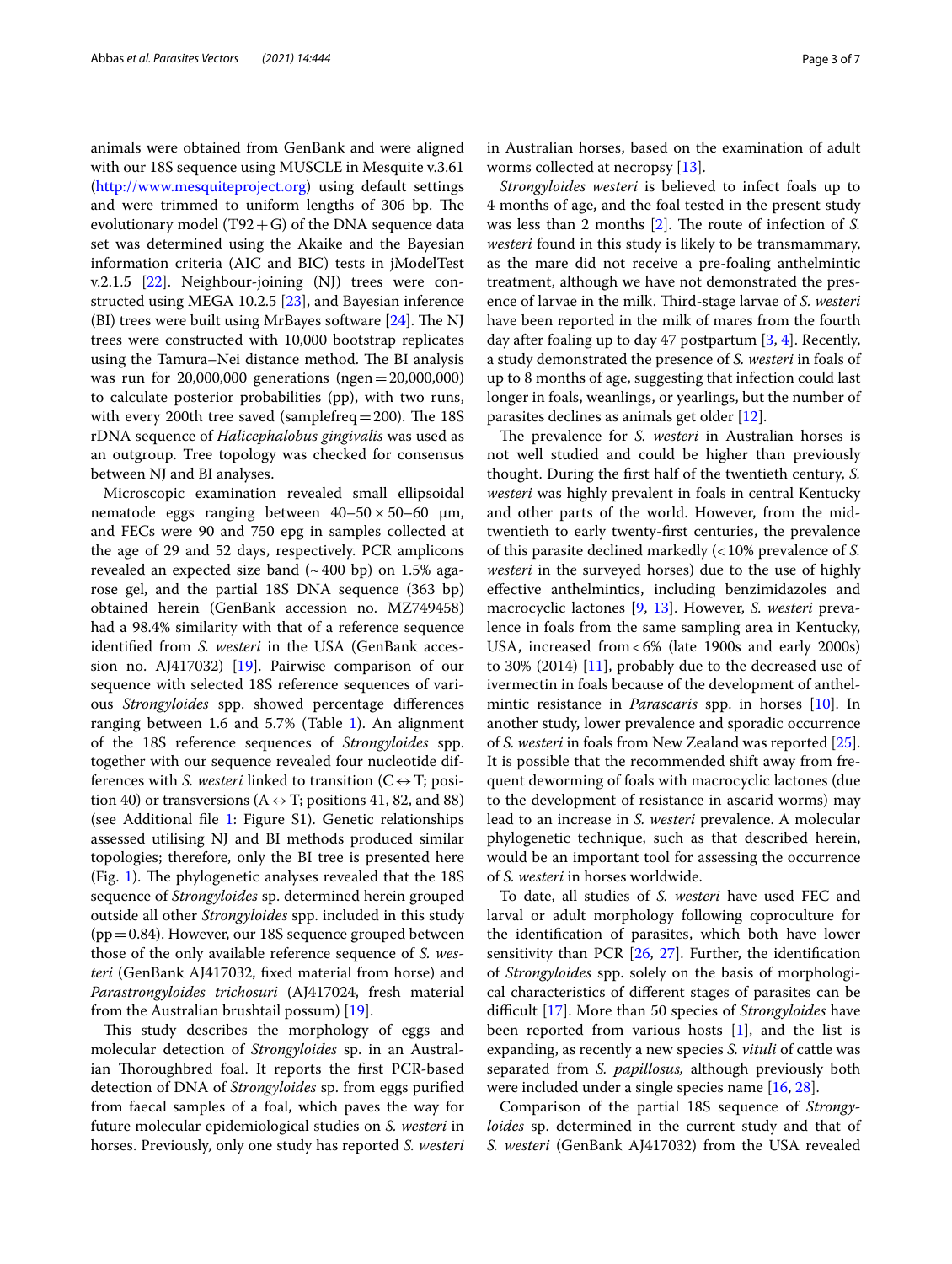|          | Table 1 Pairwise comparison of percent differences of 18S SSU rDNA sequence determined herein (bold) and the selected reference sequences of Strongyloides spp. |                 |                |                |               |        |                  |                |                  |               |                       |     |                         |                |                  |                |                |                |          |
|----------|-----------------------------------------------------------------------------------------------------------------------------------------------------------------|-----------------|----------------|----------------|---------------|--------|------------------|----------------|------------------|---------------|-----------------------|-----|-------------------------|----------------|------------------|----------------|----------------|----------------|----------|
| laxa no. | Strongyloides species (GenBank accession no.)                                                                                                                   |                 | $\sim$         | $\infty$       | 4             | $\cup$ | $\circ$          | $\overline{ }$ | $\infty$         | Ō             | $\supseteq$           | Ξ   | $\sim$                  | m              | $\overline{4}$   | $\overline{1}$ | $\frac{6}{1}$  | $\overline{1}$ | $\infty$ |
|          | Strongyloides sp. (MZ749458)                                                                                                                                    |                 |                |                |               |        |                  |                |                  |               |                       |     |                         |                |                  |                |                |                |          |
|          | S. westeri (AJ417032)                                                                                                                                           | $\circ$         | I              |                |               |        |                  |                |                  |               |                       |     |                         |                |                  |                |                |                |          |
|          | 5. robustus (AB272232)                                                                                                                                          | 3.8             |                |                |               |        |                  |                |                  |               |                       |     |                         |                |                  |                |                |                |          |
|          | S. stercoralis (AF279916)                                                                                                                                       | 3.8             | 23             | 23             |               |        |                  |                |                  |               |                       |     |                         |                |                  |                |                |                |          |
|          | Parastrongyloides trichosuri (AJ417024)                                                                                                                         | ŗ<br>57         | 6.8            |                | 57            | I      |                  |                |                  |               |                       |     |                         |                |                  |                |                |                |          |
|          | S. suis (AJ417028)                                                                                                                                              | 3.4             | O)             | 34             | 34            | 83     | I                |                |                  |               |                       |     |                         |                |                  |                |                |                |          |
|          | S. vituli (EU885229)                                                                                                                                            | ಸ               | $\circ$        |                |               | 7.9    |                  | Ī              |                  |               |                       |     |                         |                |                  |                |                |                |          |
|          | S. ransomi (KU724126)                                                                                                                                           | 3.4             | $\overline{0}$ |                |               | 7.9    | $\frac{6}{1}$    | $\overline{0}$ | ī                |               |                       |     |                         |                |                  |                |                |                |          |
|          | S. papillosus (KX138391)                                                                                                                                        |                 | 23             | 23             | 23            | 7.2    | 2.7              | $\frac{6}{1}$  | $\frac{6}{1}$    | Ï             |                       |     |                         |                |                  |                |                |                |          |
|          | Strongyloides sp. (MK468661)                                                                                                                                    | 3.4             | $\frac{1}{2}$  | 23             | ņ             | 7.2    | $\overline{31}$  | 2.7            | 2.7              | 23            | I                     |     |                         |                |                  |                |                |                |          |
|          | S. mirzai (AB453311)                                                                                                                                            | 3.8             | 23             | 3.8            |               | 8.6    | $\infty$         | 23             | 2.7              | 23            |                       |     |                         |                |                  |                |                |                |          |
|          | S. ratti (AB453329)                                                                                                                                             | $\overline{31}$ | $\frac{6}{1}$  | 23             | 23            | 7.5    | $\supseteq$      | 0.8            | $\overline{12}$  | 23            |                       |     | ī                       |                |                  |                |                |                |          |
|          | S. ransomi (AB453327)                                                                                                                                           | 3.8             | 23             | 3.4            | 3.4           | 7.5    | $\overline{0}$   | 0.8            | $\overline{0}$   | $\frac{1}{2}$ |                       |     | $\leq$                  |                |                  |                |                |                |          |
|          | S. callosciureus (AB453326)                                                                                                                                     | 4.9             | 3.4            | 2.7            | 3.4           | 7.9    | $\overline{3}$ . | 2.7            | $\overline{3}$ . | 3.4           | 3.4                   |     | Ō.                      | 2.7            | Ï                |                |                |                |          |
|          | S. fuelleborni (AB453322)                                                                                                                                       | 3.8             |                | 2.3            | 23            | 7.5    | 3.4              | 23             | 23               | $\frac{8}{2}$ | 23                    |     | 23                      |                | 34               | Ï              |                |                |          |
|          | S. fuelleborni (AB453320)                                                                                                                                       | 3.4             | 27             | $\overline{0}$ | $\frac{0}{1}$ | 72     | $\overline{31}$  | $\overline{0}$ | $\overline{0}$   | С4            | $\frac{\circ}{\circ}$ |     | $\circ$                 | 23             | $\overline{3}$ . | $\overline{0}$ | I              |                |          |
|          | S. callosciureus (AB272231                                                                                                                                      | 42              | 27             | $\overline{0}$ | 27            | 7.2    | 23               | $\overline{O}$ | 23               | 27            | 2.7                   | 3.4 | $\overline{\mathbf{C}}$ | $\overline{0}$ | $\frac{8}{2}$    | 2.7            | 23             | I              |          |
| ∝        | S. callosciureus (AB272230)                                                                                                                                     | $\overline{3}$  | 23             | 23             | 23            | 7.5    | 2.7              | ب              | $\frac{0}{1}$    | $\frac{8}{2}$ | 23                    | 23  | ِ                       | 23             | 2.7              | $\frac{8}{2}$  | $\overline{0}$ | O.             | I        |
|          |                                                                                                                                                                 |                 |                |                |               |        |                  |                |                  |               |                       |     |                         |                |                  |                |                |                |          |

<span id="page-3-0"></span>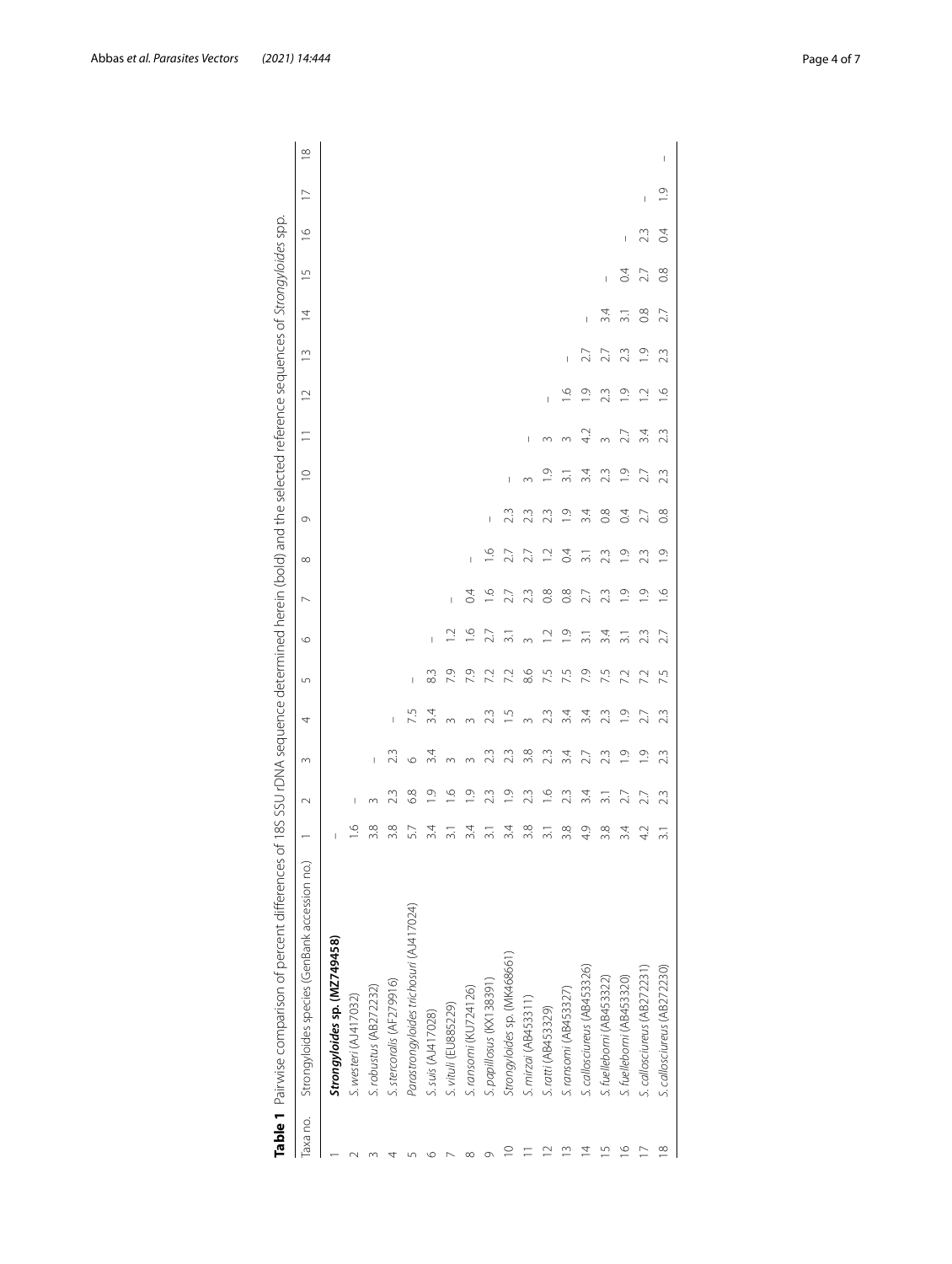Abbas *et al. Parasites Vectors (2021) 14:444* Page 5 of 7



<span id="page-4-0"></span>a diference of four base pairs over a sequence length of 270 bp (see Additional fle [1](#page-5-0): Figure S1) which is an unlikely fnding in the same species given the high degree of conservation of 18S in the genus *Strongyloides* [\[19](#page-6-12)]. This difference could be due to (i) a rare polymorphism

(variation at a single position in a DNA sequence among individuals) among diferent copies of SSU loci within genomes of *Strongyloides* spp. as well as other nematodes [[19,](#page-6-12) [29](#page-6-27)] and/or (ii) the diference in the quality of DNA used as a template in PCRs. For example, we extracted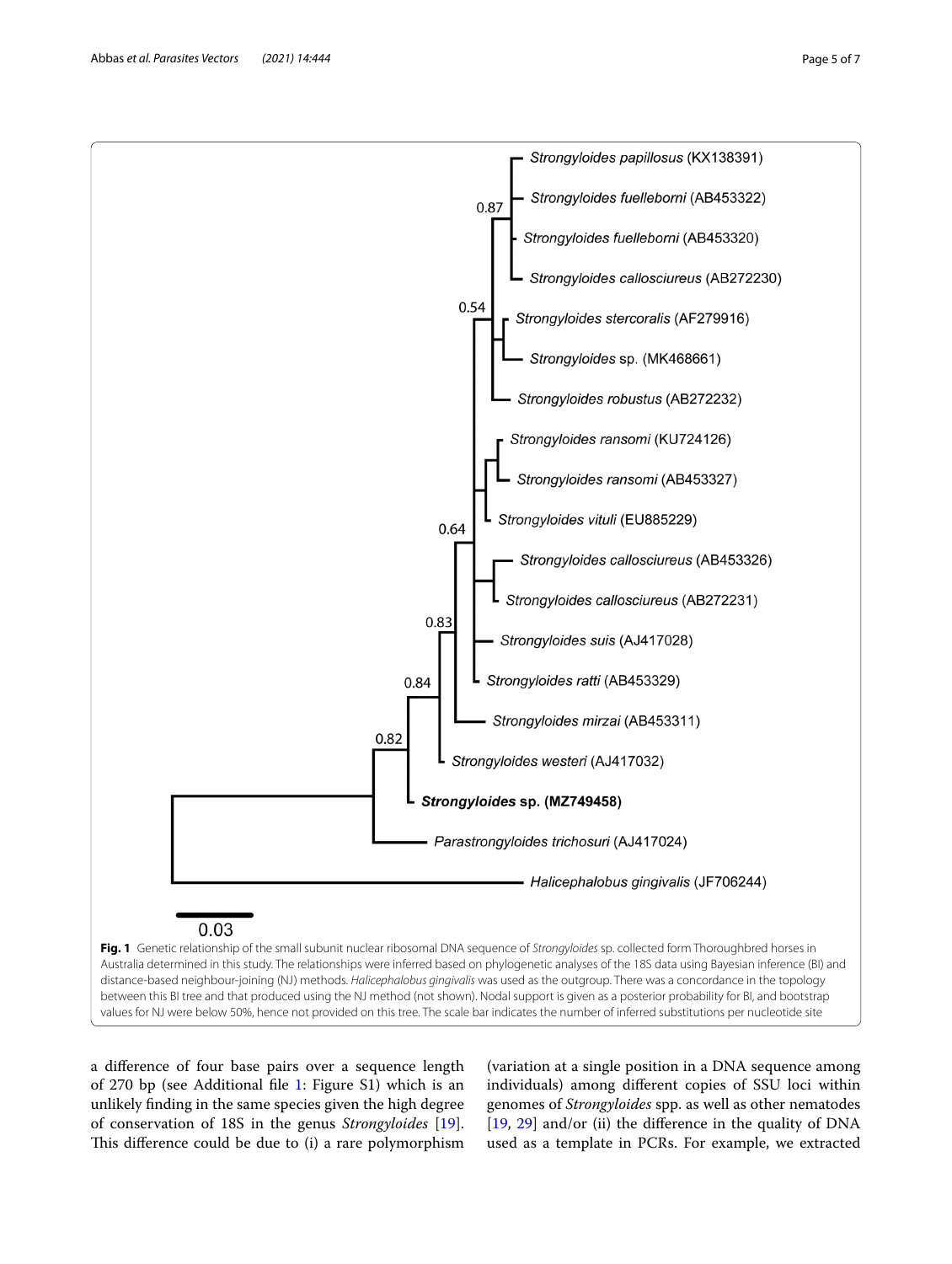genomic DNA from eggs purifed from freshly collected faecal samples from a foal, while Dorris et al. [[19](#page-6-12)] extracted DNA from a formalin-fxed specimen of *S. westeri*. Previously, a few studies reported a diference of 10% in DNA sequences from formalin-fxed specimens versus fresh specimens of the same species [\[30\]](#page-6-28). Dorris et al. [[19](#page-6-12)] also proposed the possibility of a non-random efect on DNA due to formalin fxation that could cause a repeatable change in subsequent sequences. Similarly, Eberhardt et al. [[28\]](#page-6-26) found a diference of four base pairs between 18S sequences of *S. papillosus* and those of the same species previously published by Dorris et al. [\[19](#page-6-12)], and it was hypothesised that these diferences could possibly be due to molecular synapomorphy (characters shared by a group of taxa due to their inheritance from a common ancestor) which exists in the 330-bp 18S sequence used for phylogenetic analyses by Dorris et al. [[19\]](#page-6-12).

In the present study, phylogenetic analyses revealed that the two possible *S. westeri* sequences did not group together (see Fig. [1](#page-4-0)) which could potentially be due to soft polytomy (insufficient phylogenetic information due to short sequence length) or sequences belonging to separate species. Previously, Dorris et al. [\[19](#page-6-12)] compared the SSU sequences of 12 species of *Strongyloides* and related nematodes and found that the *S. westeri* sequence showed a separate basal polytomy from the rest of the closely related species in *Strongyloides* that branched together in two clades. Previously, *S. stercoralis* was considered as a single species known to infect dogs; however, based on the analyses of the hypervariable region of 18S and cytochrome *c* oxidase subunit I mitochondrial DNA, two genetically diferent variants of *S. stercoralis* were identifed which can infect dogs and humans [[31\]](#page-6-29). Likewise, *S. fuelleborni* known to infect humans and other primates, has now been divided into two subspecies, *S. fuelleborni fuelleborni* and *S. fuelleborni kellyi*, on the basis of molecular evidence [[32](#page-6-30)]. Similar diversifcation is observed in *S. callosciureus,* a species that infects a variety of squirrels worldwide [\[17](#page-6-24)]. It has been proposed that the species diversity in *Strongyloides* genus may be associated with the geographical location and evolutionary history of the hosts [[17](#page-6-24)], including horses, which requires further investigation.

#### **Conclusion**

This is the first study reporting the detection of DNA of *Strongyloides* sp. in the faecal samples of a Thoroughbred foal using a molecular phylogenetic approach targeting the variable region of 18S rDNA. Phylogenetic analyses revealed a basal polytomy of the sequence determined here, and it grouped separately along with the only reference sequence of *S. westeri*. We hypothesise that this genetic variation could be due to (i) the genetic diversity within 18S rDNA of *S. westeri*, (ii) a polymorphism, (iii) sequencing errors in the previously reported sequence from the formalin-fxed specimen of *S. westeri* or (iv) the existence of cryptic or subspecies. However, these hypotheses warrant further molecular analyses of a range of DNA samples extracted from various developmental stages of the *S. westeri* collected from diferent locations globally using multiple molecular markers. The use of molecular phylogenetic tools offers opportunity for improved diagnosis and epidemiological studies of *S. westeri* in horses worldwide.

#### **Supplementary Information**

The online version contains supplementary material available at [https://doi.](https://doi.org/10.1186/s13071-021-04966-1) [org/10.1186/s13071-021-04966-1](https://doi.org/10.1186/s13071-021-04966-1).

<span id="page-5-0"></span>**Additional fle 1: Figure S1.** Alignment of the small subunit nuclear ribosomal DNA (18S) sequence of *Strongyloides* sp. determined herein (bold) and the selected reference sequences. A dot indicates an identical nucleotide with respect to the sequence of Strongyloides sp.; a dash indicates an insertion/deletion (indel) event.

#### **Acknowledgements**

The authors are thankful to the stud manager of the Thoroughbred farm in the Hunter Valley, New South Wales, Australia for providing faecal samples from foals.

The listed authors are members of the Australian Equine Parasite Advisory Panel supported by AgriFutures Australia and Boehringer Ingelheim Animal Health Australia.

#### **Authors' contributions**

GA and AJ conceived the idea and designed the study. GA processed the samples and performed lab experiments, AG and CG provided technical help during experiments. GA and AJ drafted the manuscript. AJ and AG contributed to the phylogenetic analysis. AK, AB, CJ, CEH, JB, EW, JH, LC, PC, BTB, KJH, MKN and IB commented on the structure of manuscript and provided critical intellectual input. All authors read and approved the fnal manuscript.

#### **Funding**

The fnancial assistance for this project was provided by the AgriFutures Aus‑ tralia, Thoroughbred Breeders Australia and Boehringer Ingelheim, Australia. GA is a grateful recipient of the Australian Government Research Training Scholarship through the University of Melbourne.

#### **Availability of data and materials**

All data generated or analysed during this study are included in this published article.

#### **Declarations**

#### **Ethics approval and consent to participate**

The collection of faecal samples from Australian Thoroughbred horses was approved by the Animal Ethics Committee of the University of Melbourne (Ethics ID: 1955146.1).

#### **Consent for publication**

Not applicable.

#### **Competing interests**

The authors declare that they have no competing interests.

#### **Author details**

<sup>1</sup> Melbourne Veterinary School, The University of Melbourne, Werribee, Australia. <sup>2</sup> School of Animal and Veterinary Sciences, Charles Sturt University,